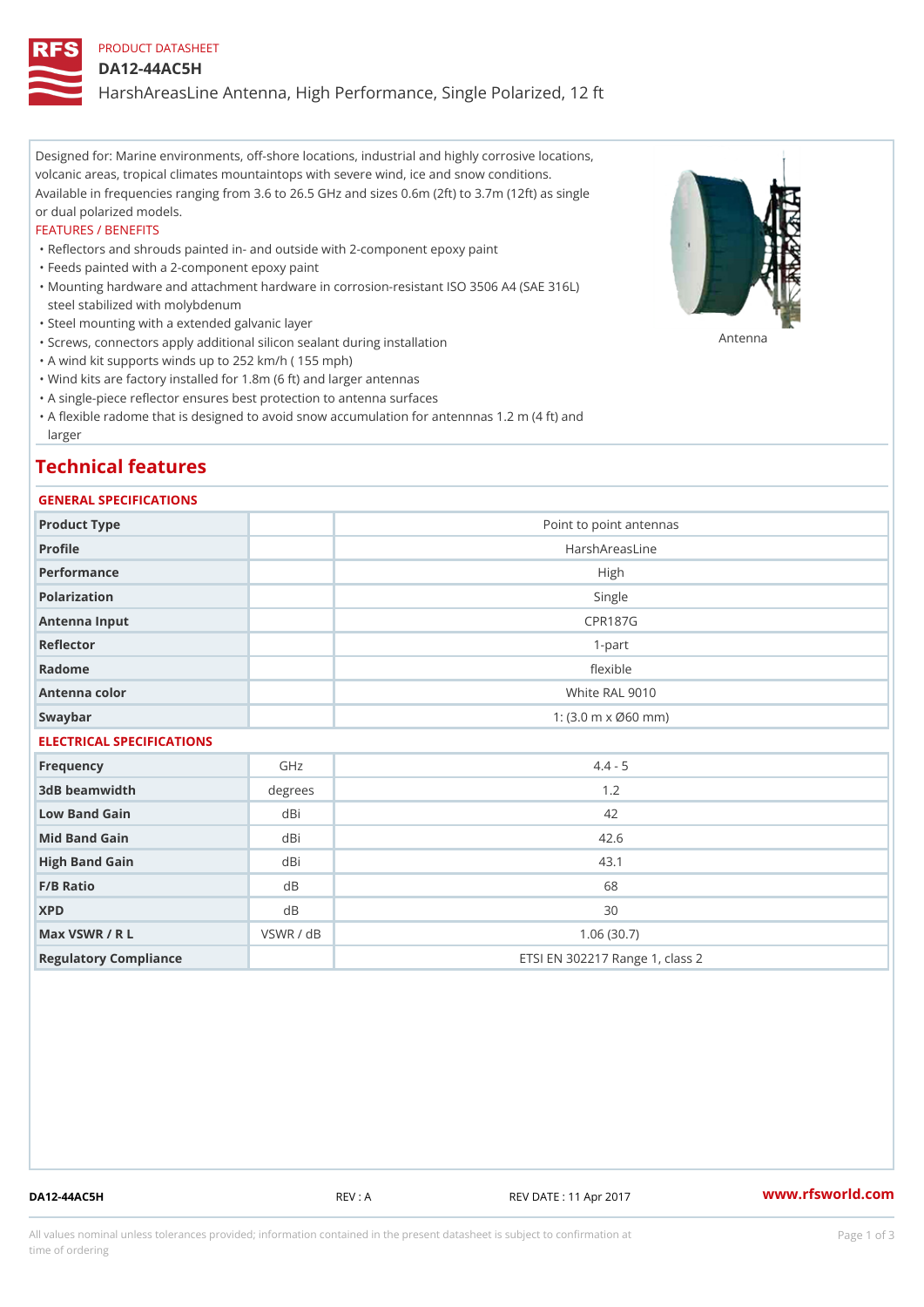# PRODUCT DATASHEET

## DA12-44AC5H

HarshAreasLine Antenna, High Performance, Single Polarized, 12 ft

| MECHANICAL SPECIFICATIONS                     |              |                                                   |
|-----------------------------------------------|--------------|---------------------------------------------------|
| Diameter                                      | ft $(m)$     | 12(3.7)                                           |
| Elevation Adjustment                          | degree       | ± 5                                               |
| Azimuth Adjustment                            | degrees      | ± 5                                               |
| Polarization Adjustment                       | degree       | ± 5                                               |
| Mounting Pipe Diameter<br>minimum             | $mm$ (in)    | 114(4.5)                                          |
| Mounting Pipe Diameter<br>$m$ a x i $m$ u $m$ | $mm$ (in)    | 114(4.5)                                          |
| Approximate Weight                            | kg (lb)      | 420 (924)                                         |
| Survival Windspeed                            | $km/h$ (mph) | 252 (155)                                         |
| Operational Windspeed                         | $km/h$ (mph) | 190 (118)                                         |
| <b>STRUCTURE</b>                              |              |                                                   |
| Radome Material                               |              | PVC coated fabric                                 |
| FURTHER ACCESSORIES                           |              |                                                   |
| optional Swaybar                              |              | 1: SMA-SK-60-3000A (3.0 m x Ø60 mm)               |
| Further Accessories                           |              | SMA-SKO-UNIVERSAL-L : Universal sway bar fixation |

### MOUNT OUTLINE

| Dimension A                                                   | m m<br>(in)  | 3800 (150)  |
|---------------------------------------------------------------|--------------|-------------|
| Dimension_B                                                   | m m<br>(i n) | 1880()      |
| Dimension C                                                   | m m<br>(in)  | 670 (26.5)  |
| Dim D-<br>$114$ m m (4.5 _ i r ) $\mathbb{R}$ in $\mathbb{R}$ | m m          | 190(7.5)    |
| Dimension E                                                   | m m<br>(in)  | 370 (14.57) |
| Dimension F                                                   | m m<br>(i n) | 1580 (62.5) |

DA12-44AC5H REV : A REV DATE : 11 Apr 2017 [www.](https://www.rfsworld.com)rfsworld.com